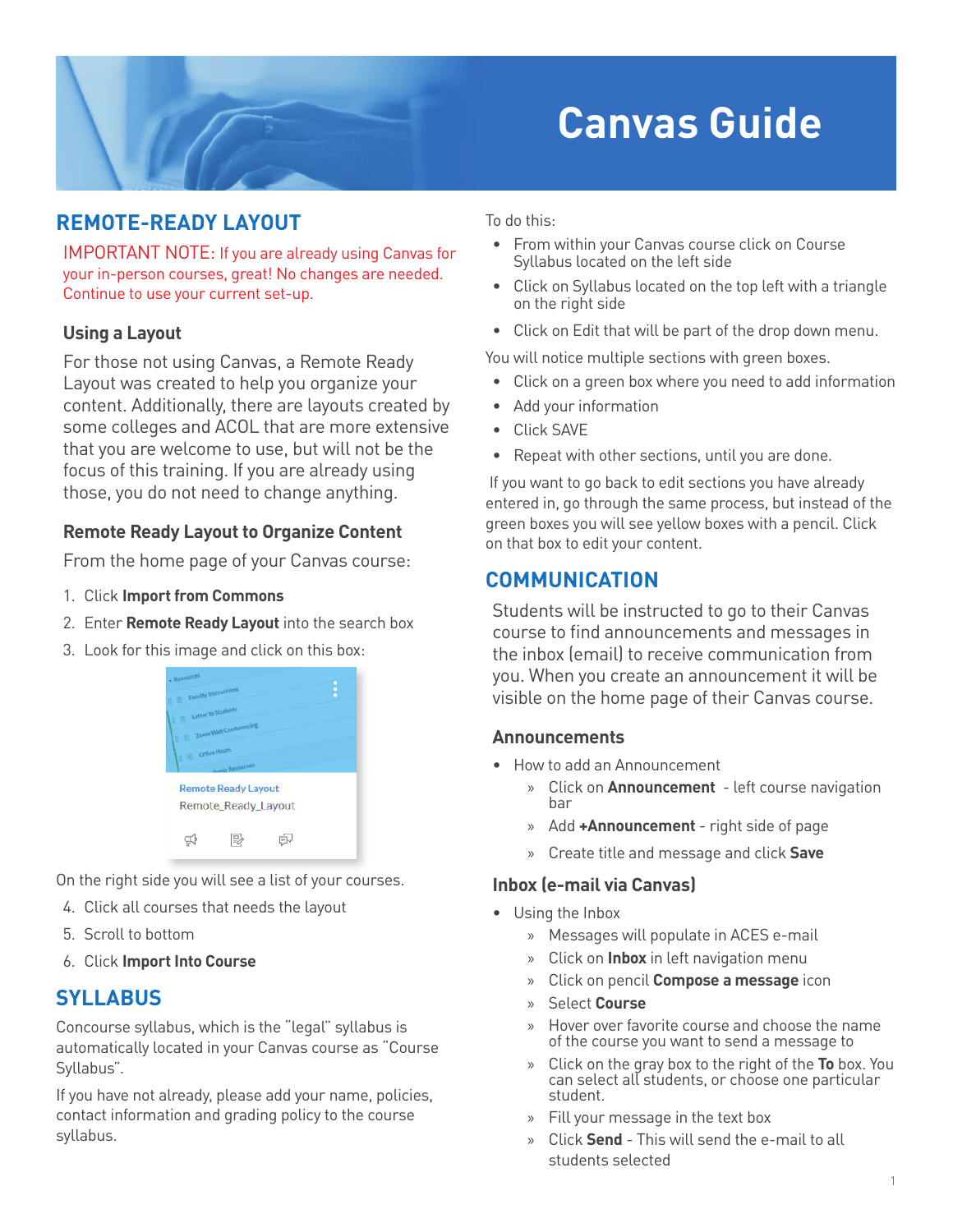## **Notifications (leave as default)**

There are a variety of ways you can receive notifications. It is recommended you leave the notifications the way they are defaulted. If you wish to make changes, you would do this in your account settings.

# **ASSIGNMENTS AND DISCUSSIONS**

#### **Adding an Assignment**

Go to Course Navigation and click the **Assignments** link.



#### Click the **Add Assignment** button.

| Search for Assignment                                                                    | $+$ Assignment<br>$+$ Group |
|------------------------------------------------------------------------------------------|-----------------------------|
| Fil * Assignments                                                                        | $+$                         |
| Lesson 1 - Assignment: Due Date (example)<br>日段<br><b>Lesson Pages Module</b>            | ø<br>÷                      |
| Lesson 1 - Quiz 1 (example)<br>$\mathbb{R}$ $\mathscr{A}$<br>Lesson Pages Module   1 pts | ø<br>÷                      |

#### Add your assignment details.

| History Paper - Chapter 3 |                           |                                                                                                                                                           | page to insert a link to that gage.                                                                                                                                                                                                                             |
|---------------------------|---------------------------|-----------------------------------------------------------------------------------------------------------------------------------------------------------|-----------------------------------------------------------------------------------------------------------------------------------------------------------------------------------------------------------------------------------------------------------------|
| B<br>田 -<br>that section. | 四 ∂ 22 国 √ K 晶 回 用 ¶ 12pt | mm HTML Editor<br>Paragraph<br>$\ddot{\phantom{1}}$<br>$ \circ$<br>Choose one of the section headings from Chapter 3 and write 2-3 pages about a topic in | · Papes<br><b>Build Ideas</b><br><b>Build Ideas Copy</b><br>Cell Anatomy<br>Environment<br>Horne<br>Laboratory Bench<br>Personal Protective Equipment<br><b>Structural and Content Fallacies</b><br>Using your Microscope<br><b>Striderman</b><br>> Assignments |
| p                         |                           | 19 words<br>×                                                                                                                                             | · Quizzes<br>· Announcements                                                                                                                                                                                                                                    |
| <b>Points</b>             | 25                        |                                                                                                                                                           | Discussions                                                                                                                                                                                                                                                     |
| Assignment Group          | <b>Assignments</b>        | ÷                                                                                                                                                         | » Modules                                                                                                                                                                                                                                                       |
| Display Grade as          | <b>Points</b>             | ٥                                                                                                                                                         | Course Navigation                                                                                                                                                                                                                                               |

In the Submission Type drop-down menu, select the **Online** option.



# Select an **Entry Option**.

|   | Online                      | ÷ |
|---|-----------------------------|---|
|   | <b>Online Entry Options</b> |   |
|   | <b>Text Entry</b>           |   |
|   | <b>Website URL</b>          |   |
| 3 | Media Recordings            |   |
| 4 | File Uploads                |   |

- 1. Text Entry:
	- » Students can submit their assignment directly in the Rich Content Editor
	- » DocViewer annotations are not available for text entry submissions
	- » Text entry submissions cannot be re-uploaded to the Gradebook
- 2. Website URLs:
	- » Students can submit a URL that fulfills the assignment
	- » DocViewer annotations are not available for website URL submissions
	- » Website URL submissions cannot be re-uploaded to the Gradebook
- 3. Media Recordings:
	- » Students can submit an audio or video recording that fulfills the assignment
	- » They can either record new media or upload existing media
	- » Video and audio uploads to Canvas can be up to 500 MB
	- » DocViewer annotations are not available
	- » Additionally, media recording submissions cannot be downloaded
- 4. File Uploads:
	- » Students can upload a file to fulfill the assignment.
	- » DocViewer annotations are available for [supported](https://community.canvaslms.com/docs/DOC-10033-415241392)  [file types](https://community.canvaslms.com/docs/DOC-10033-415241392) in SpeedGrader.
	- » Students can upload files from their respective Google Drive or word processing document directly.
	- » If only Google Docs are enabled for your institution, students must connect to Google Docs as a web service to submit an assignment as a Google Doc, Google Sheet, or Google Slide.
	- » File upload submissions can be downloaded and re-uploaded to the Gradebook. Canvas supports file uploads up to 5 GB.